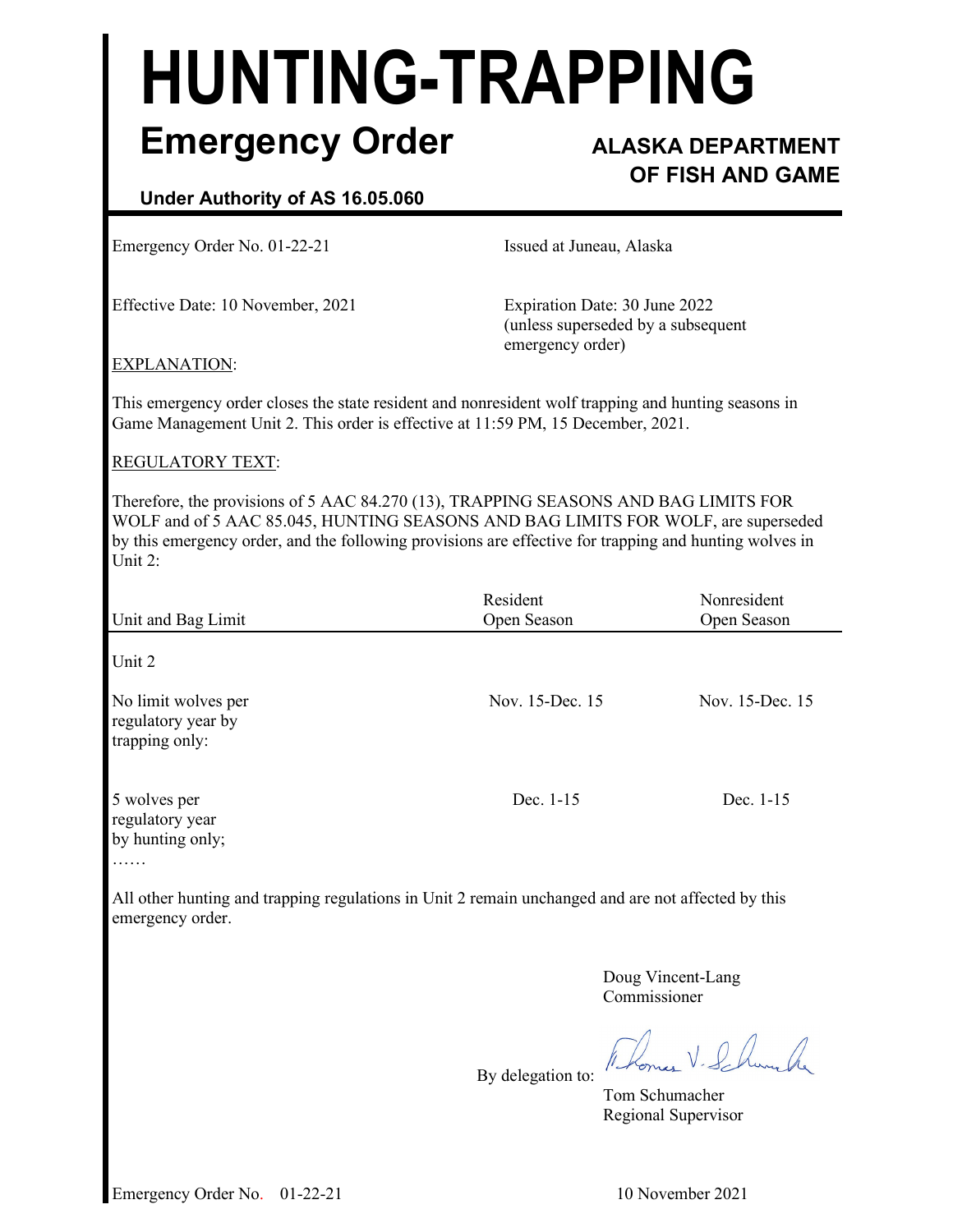# JUSTIFICATION:

# **Background**

Beginning in 2019, the wolf harvest management strategy on Prince of Wales and associated islands, collectively known as GMU 2, changed from a harvest quota calculated as a percentage of the most recent population estimate to one where season length is annually adjusted to achieve a level of harvest that will maintain the wolf population within a sustainable fall population objective range of 150–200 wolves as established by the Alaska Board of Game. ADF&G worked with the USFS, Fish and Game Advisory Committees, the Alaska Board of Game, the Federal Subsistence Regional Advisory Council, and trappers to develop this new strategy that provides trappers with the flexibility and responsibility they desired while sustainably managing harvest of this wolf population.

The current harvest management strategy is based on annual estimates of the abundance of GMU 2 wolves. Dense forest cover makes aerial surveys impractical, so ADF&G, with support from the USFS and Hydaburg Cooperative Association (HCA), estimates wolf abundance in GMU 2 using a DNA-based mark-recapture technique. In fall 2020, ADF&G collected wolf DNA samples within the same large, northern and central Prince of Wales Island study area used in 2014-2019. ADF&G again collaborated with HCA to monitor an additional study area adjacent to the southern boundary of ADF&G's study area. This collaboration effectively expands the area sampled to nearly 80% of Prince of Wales Island and over 60% of the land area of GMU 2.

# **Interpreting Estimates and Harvest**

ADF&G estimates the fall population of wolves in GMU 2 by analyzing the number, movements, and recaptures of individual wolves identified through DNA from samples collected from hair traps and harvested wolves. For fall 2020 ADF&G estimated the GMU 2 population at 386 wolves (point estimate) with high confidence that the actual number of wolves in GMU 2 prior to the fall 2020 hunting and trapping seasons was within the 95% confidence interval range, 320 to 472 wolves. This is the most current population estimate. All estimates involve uncertainty. Therefore, we present each GMU 2 wolf population estimate as a point estimate within a range of plausible values (95% confidence interval) which describe that uncertainty. Within that range of plausible values, the point estimate is the value most likely to be correct given the data collected that year.

The fall 2020 population estimate of 386 wolves was higher than expected considering it followed a reported harvest of 164 wolves from a fall 2019 population estimated at 316 (95% CI: 250, 398) wolves. However, other information also indicates that the GMU 2 wolf population remains robust. Numbers of hair samples collected at ADF&G's hair traps and numbers of unique individual wolves identified through DNA were similar in 2019 and 2020. Rate of trapper catch (wolves harvested per week) in both years was also similar. With only 68 wolves reported harvested in 2020, ADF&G concludes that the fall 2020 population estimate is plausible and in fall 2021 the GMU 2 wolf population remains productive and resilient.

# **Fall 2021 Harvest Management**

Setting harvest season length involves considering a variety of biological factors and regulatory guidance. Although ADF&G's GMU 2 wolf population estimates have always been reasonable and consistent with the DNA collected, analysis of data from 2019 and 2020 suggests earlier estimates may have been biased low. Along with incremental improvements in capturing DNA from hair samples, in 2019 and 2020 ADF&G first had access to DNA from relatively large numbers of wolves harvested within the study area during the October-December study period. That DNA collected at sealing contributed to larger datasets available for the 2019 and 2020 population estimates and in part, appears responsible for higher estimates in those years. Fewer samples from harvested wolves available for earlier estimates may have biased those estimates low.

When setting the current fall population objective (150–200 wolves) the Alaska Board of Game referenced estimates from 2014 and 2015. If those estimates were biased low, the population objective in regulation may be set too low. Investigating potential bias in GMU 2 wolf population estimates is a top priority for ADF&G, but until we know more, managers will take a conservative approach to harvest management. Therefore, the fall 2021 GMU 2 trapping season is one month (31 days) with the GMU 2 wolf hunting and trapping seasons closing on Dec. 15, 2021. We believe a one-month trapping season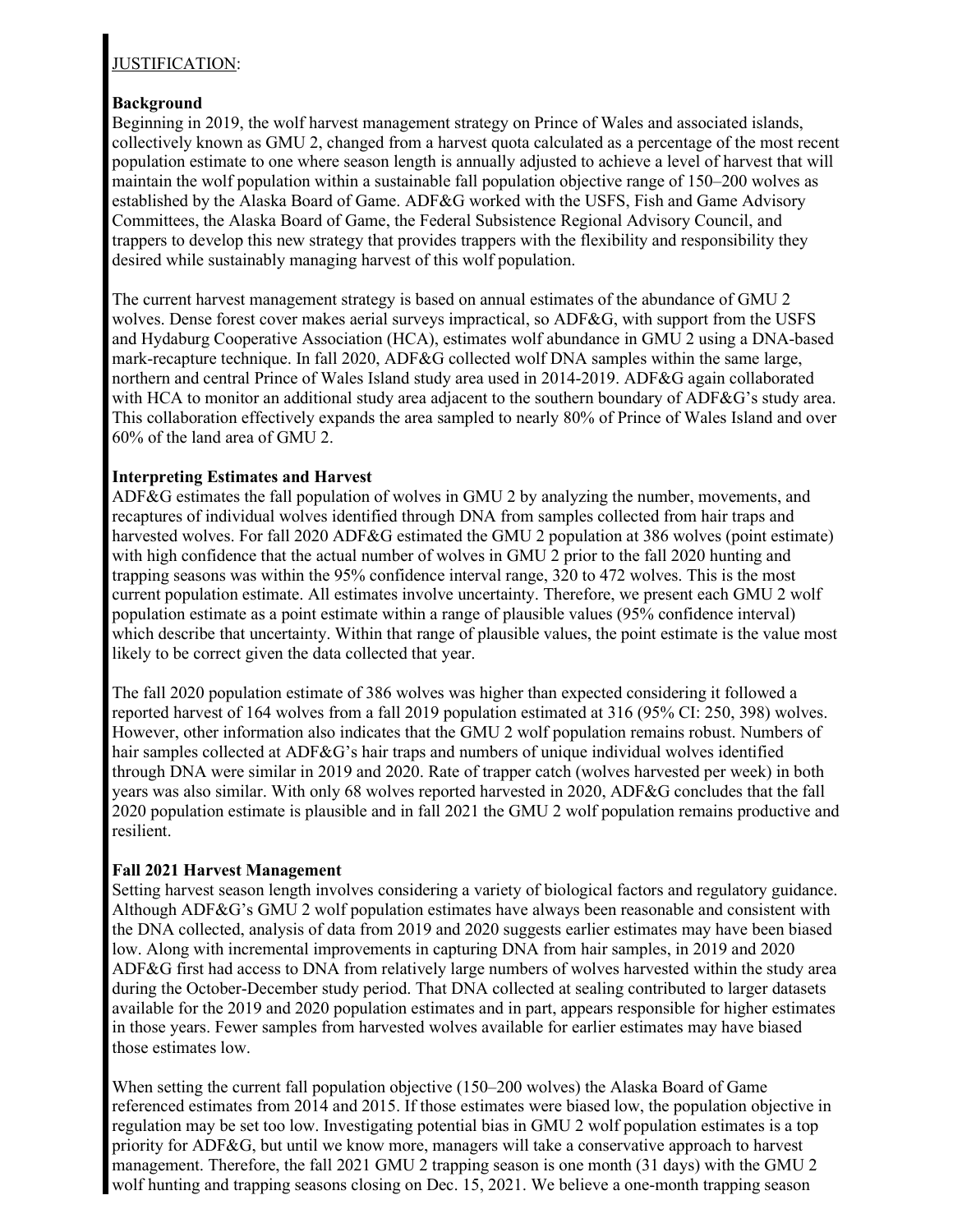offers substantial harvest opportunity while also ensuring that harvest will remain sustainable. We understand that GMU 2 hunters and trappers would prefer greater opportunity but considering the recent uncertainty about early population estimates and their influence on the current population objective, we believe a conservative approach is warranted.

#### DISTRIBUTION:

The distribution of this emergency order is to the attached listing. Copies are available from Alaska Department of Fish and Game offices in Juneau, Douglas, Petersburg, Ketchikan, Sitka, Yakutat, Haines, Anchorage, Nome, and Fairbanks.

Lieutenant Governor's Office Assistant Attorney General (Board of Game Liaison) Commissioner, Department of Fish and Game Division of Wildlife Conservation **Director** Deputy Director Assistant Director Regional Supervisors Region 1 Area Biologists Region 1 Wildlife Conservation Program Technicians Marie Lam, HQ, Juneau Webmaster HQ, Juneau Section of Boards Director Division of Subsistence Southeast Alaska Subsistence Resource Specialist Fish and Game Advisory Committee Chairpersons Craig East Prince of Wales Petersburg Ketchikan Sitka Department of Public Safety, Division of Fish and Wildlife Protection **Director** Ketchikan Field Office Prince of Wales Field Office Petersburg Field Office Sitka Field Office U.S. Forest Service Craig Ranger District Thorne Bay Ranger District Ketchikan Misty Fjords Ranger District U.S. Fish and Wildlife Service Law enforcement Native Corporations Sealaska, Assistant Lands Manager Municipal City of Craig City of Hydaburg City of Wrangel Craig City Clerk Ketchikan City Clerk Ketchikan Mayor Klawock City Clerk Thorne Bay City Clerk Ketchikan Daily News KCAW Radio, Sitka KRBD Radio, Ketchikan